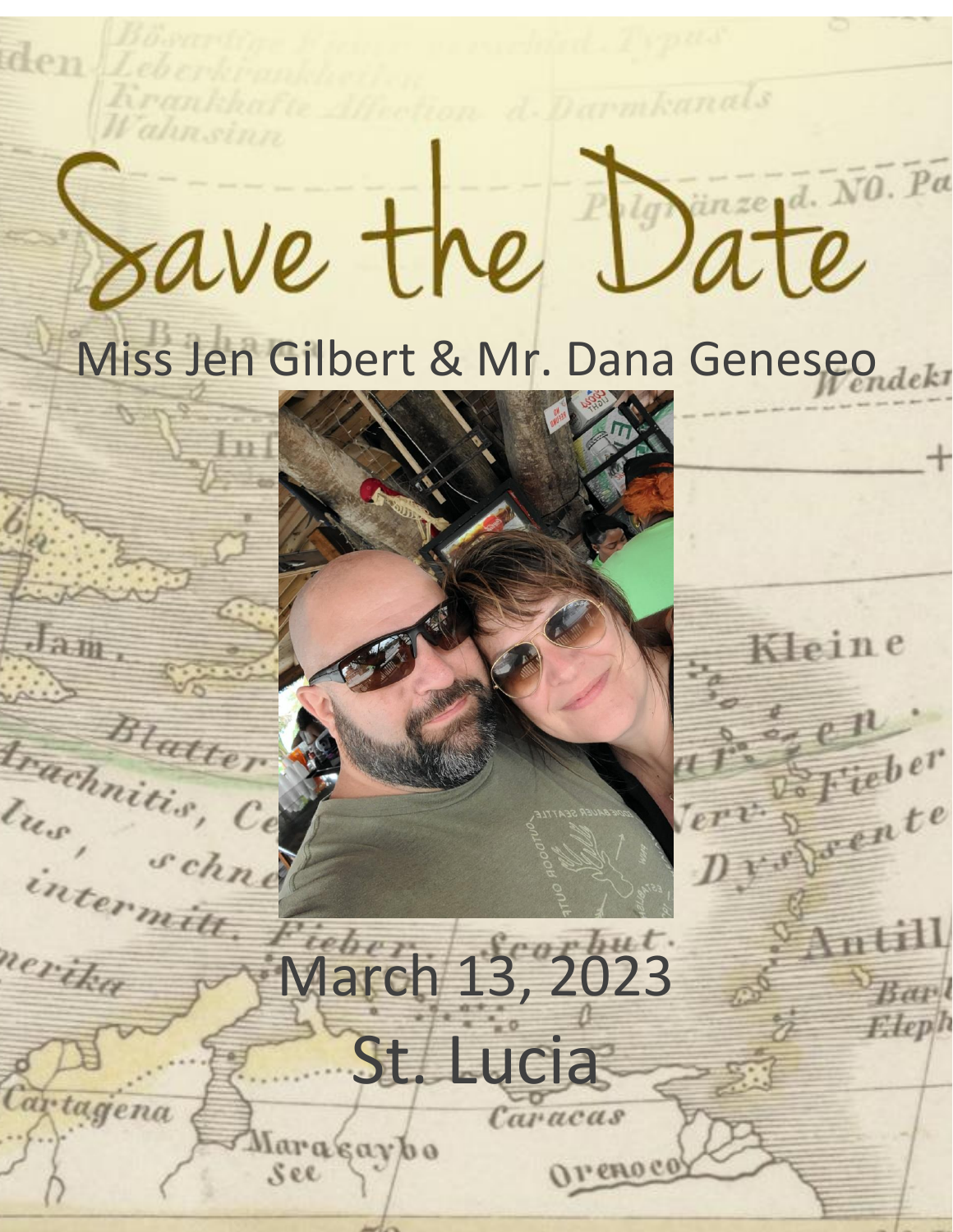

1.317.577.7775 ext 26 1.877,943,8282 ext 26

#### **TO RESERVE YOUR ROOM CLICK HERE:** [RESERVATION LINK](https://www.vacationcrm.com/IFrameRegistration/Group?lookupid=f04af814-d522-4b01-b822-4cdfa9b048e2&groupid=cc684e51-1ef5-424e-89c1-e39d0a58e01c) \_\_\_\_\_\_\_\_\_\_\_\_\_\_\_\_\_\_\_\_\_\_\_\_\_\_\_\_\_\_\_\_\_\_\_\_\_\_\_\_\_\_\_\_\_\_\_\_\_\_\_\_\_\_\_\_\_\_\_\_\_\_\_\_\_\_\_\_\_\_\_\_\_\_\_\_\_\_\_\_\_\_\_\_\_\_\_\_\_\_\_\_\_\_\_\_\_\_\_\_\_\_\_\_\_\_\_\_\_\_\_\_\_\_\_\_

Our travel concierge is Danialle Natale



Travel the WORLD with US' Phone: 1-877-943-8282 Ext 26 Email: [Danialle@beachbumvacation.com](mailto:Danialle@beachbumvacation.com) **For a faster response, please email Danialle.**

**Bookings must be made via our online form here:** [RESERVATION LINK](https://www.vacationcrm.com/IFrameRegistration/Group?lookupid=f04af814-d522-4b01-b822-4cdfa9b048e2&groupid=cc684e51-1ef5-424e-89c1-e39d0a58e01c) **[t](http://www.beachbumvacation.com/reservation)o ensure accuracy. Reservations cannot be made via phone.**

**Rates below are all inclusive and are reserved only for guests of Jen & Dana's Wedding!** Jen & Dana have blocked off rooms for their wedding guests. They would like to encourage all their guests to book with Beach Bum Vacation. You must book your room directly with **Beach Bum Danialle** to ensure that you will receive wedding guest rates, be included on the guest list, all your travel arrangements are taken care of and you'll be included in all events for the wedding. **Space is limited so make sure to reserve your room early!**

\*ALL-INCLUSIVE\*

\* Rates are based on travel between March 11 - 18, 2023 for a minimum of **5 nights** and are PER PERSON (pp) \*

### **Coconut Bay St. Lucia**

**Travel Window March 11 - 18, 2023**

**Prices are PER PERSON and do not include airfare**

| <b>Harmony Deluxe Garden View (Adult Only)</b><br>Prices are per person (PP) |            |                                   |                  |  |  |
|------------------------------------------------------------------------------|------------|-----------------------------------|------------------|--|--|
|                                                                              |            |                                   |                  |  |  |
|                                                                              |            | 5 Night PP Total 6 Night PP Total | 7 Night PP Total |  |  |
| Single Occupancy                                                             | \$1,560.48 | \$1,872.58                        | \$2,184.68       |  |  |
| Double Occupancy                                                             | \$1,042.48 | \$1,250.98                        | \$1,459.48       |  |  |
| Triple Occupancy                                                             | \$865.49   | \$1,038.59                        | \$1,211.69       |  |  |
| Quad Occupancy                                                               | \$777.00   | \$932.40                          | \$1,087.80       |  |  |

| <b>Harmony Deluxe Ocean View (Adult Only)</b><br>Prices are per person (PP) |            |                                   |                  |  |  |
|-----------------------------------------------------------------------------|------------|-----------------------------------|------------------|--|--|
|                                                                             |            | 5 Night PP Total 6 Night PP Total | 7 Night PP Total |  |  |
| Single Occupancy                                                            | \$1,638.18 | \$1,965.82                        | \$2,293.46       |  |  |
| Double Occupancy                                                            | \$1,094.28 | \$1,313.14                        | \$1,532.00       |  |  |
| Triple Occupancy                                                            | \$900.03   | \$1,080.04                        | \$1,260.05       |  |  |
| Quad Occupancy                                                              | \$802.90   | \$963.48                          | \$1,124.06       |  |  |

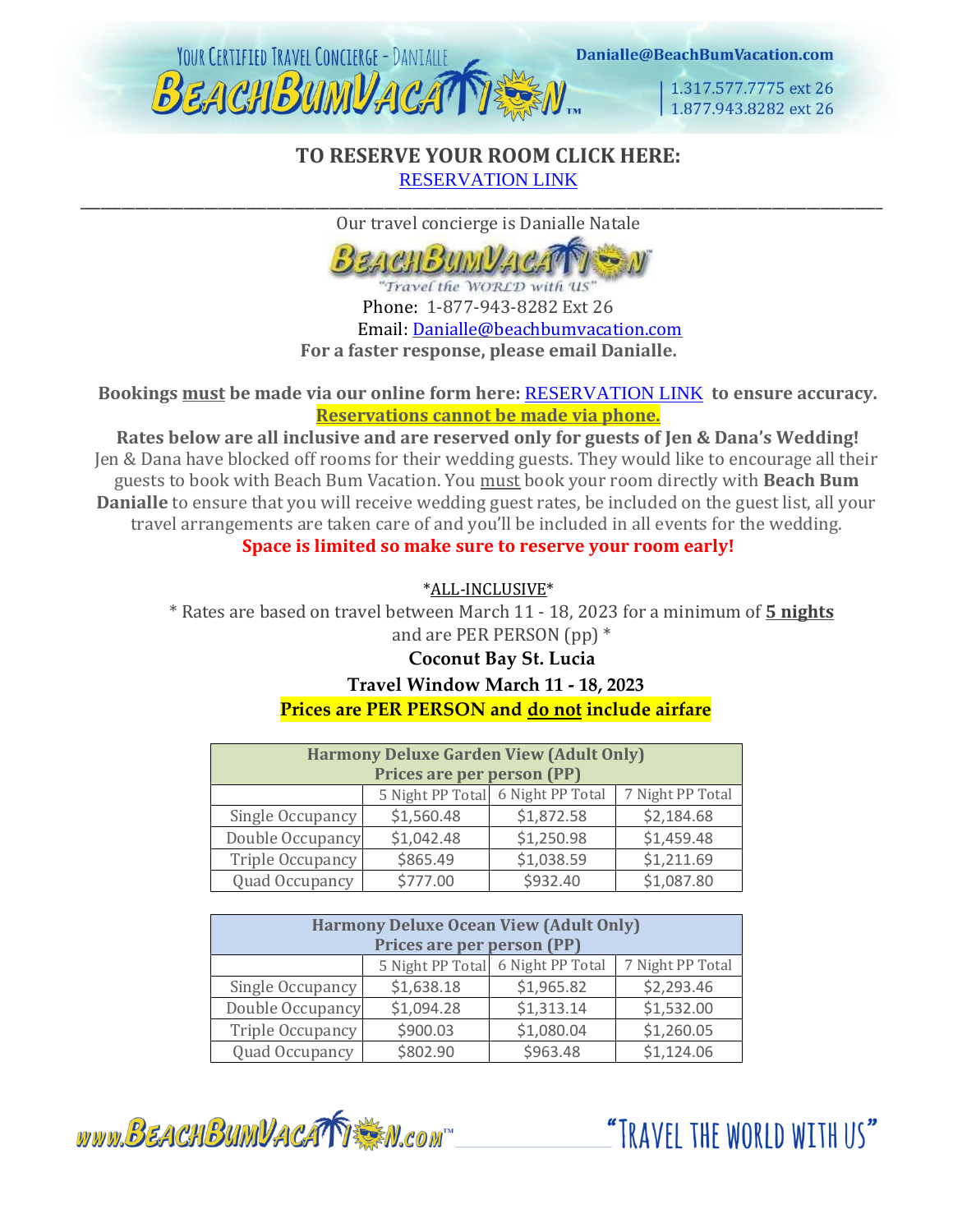

1.317.577.7775 ext 26 1.877.943.8282 ext 26

| <b>Splash Deluxe Garden View (All Ages)</b> |            |                                   |                  |  |  |
|---------------------------------------------|------------|-----------------------------------|------------------|--|--|
| Prices are per person (PP)                  |            |                                   |                  |  |  |
|                                             |            | 5 Night PP Total 6 Night PP Total | 7 Night PP Total |  |  |
| Single Occupancy                            | \$1,560.48 | \$1,872.58                        | \$2,184.68       |  |  |
| Double Occupancy                            | \$1,042.48 | \$1,250.98                        | \$1,459.48       |  |  |
| Triple Occupancy                            | \$865.49   | \$1,038.59                        | \$1,211.69       |  |  |
| Quad Occupancy                              | \$777.00   | \$932.40                          | \$1,087.80       |  |  |
| Child $3 - 11$                              | \$200.73   | \$240.88                          | \$281.03         |  |  |
| Child 12 - 17                               | \$304.33   | \$365.20                          | \$426.07         |  |  |

#### Single Occupancy: 1 adult per room

Double Occupancy: 2 adults per room (EXAMPLE: Double Occupancy cost x 2 for room total)

Triple Occupancy: 3 adults per room

Quad Occupancy: 4 adults per room

\*\*CHILD RATES ONLY APPLY WHEN BOOKING A ROOM WITH 2 PAYING ADULTS\*\* \*\*\*If you would like a different room category and/or travel dates, please inquire with Danialle as soon as possible as they are based on availability at the time of booking\*\*\*

#### **ALL-INCLUSIVE INCLUSIONS:**

• Roundtrip airport transfers to/from Hewanorra International Airport

• Accommodations

• Full breakfast, lunch and dinner daily in a choice of 8 restaurants

• Unlimited alcoholic and non-alcoholic drinks in a choice of 7 bars

• Daily activities and nightly live entertainment

- Use of 5 resort swimming pools and outdoor whirlpool
- Adult Oasis with 2 pools, expanded pool bar and cabanas
- Coco-Land: St. Lucia's largest waterpark featuring slides, lazy rivers and waterfalls

• All hotel taxes and gratuities

#### **Guests traveling without children MUST stay in the Harmony wing during the month of March. Bear in mind, the onsite team has the right to move any guest booked in Splash that are not traveling with children to Harmony.**

\*Please fill in the Reservation Form: [RESERVATION LINK](https://www.vacationcrm.com/IFrameRegistration/Group?lookupid=f04af814-d522-4b01-b822-4cdfa9b048e2&groupid=cc684e51-1ef5-424e-89c1-e39d0a58e01c) [w](http://www.beachbumvacation.com/reservation)ith information as it appears on your passport to secure your room!

\*\*\*\*All reservations MUST to be made by October 12, 2022. \*\*\*\***Space is limited so reserve your room early!** \*NOTE: Rates above do NOT include airfare. Inquire with Danialle@beachbumvacation.com for up-to-date airfare rates into St. Lucia for your dates of travel.

www.BEACHBUMVACATTE M.com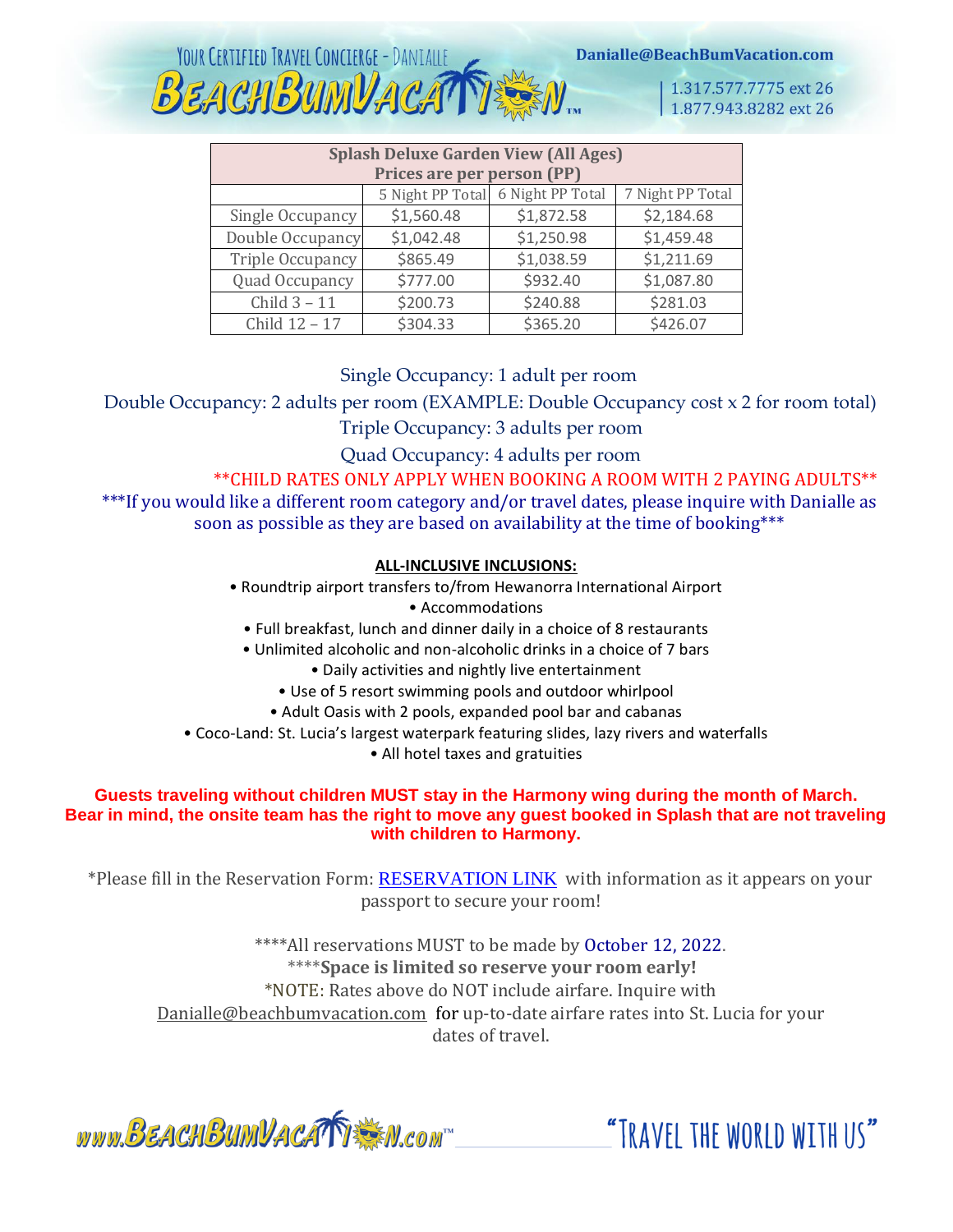

# **\*\*\* Process of Booking** \*\*\*

❖ Determine your travel dates & who you'll be sharing a room with then click on the secure Reservation Link and fill in your information: Click here: [RESERVATION LINK](https://www.vacationcrm.com/IFrameRegistration/Group?lookupid=f04af814-d522-4b01-b822-4cdfa9b048e2&groupid=cc684e51-1ef5-424e-89c1-e39d0a58e01c)

- ❖ If you have frequent flyer miles or airline credit vouchers Danialle is NOT able to book your flight. You must do so directly with the airline.
- ❖ Determine if you want travel protection. It's highly recommended! **Travel insurance rates are determined by the travelers state of residence, age and total trip cost.** Please inquire with Beach Bum Danialle for a quote once you have decided on your package. **You will need to indicate on the form if you accept or decline TRIP**

**INSURANCE.**

PLEASE NOTE: Insurance must be added within 10 days of initial deposit. **You are strongly encouraged to purchase travel protection.**

# **DOWN PAYMENT OPTIONS:**

1) **Room Only**: It's just \$150 per person to book just the room. 2) **Room with insurance**: It's just \$150 per person + the cost of insurance 3) **Room and flights without insurance**: It's \$150 per person + total airfare cost. 4) **Room and flights with insurance**: It's just \$150 per person + total airfare cost + the cost of insurance

❖ **After the down payment is made the final balance is due December 28, 2022. NO EXCEPTIONS**

#### **Late fees may apply to any payments made after December 28, 2022**

❖ Once you place your reservation and your payment has been applied you will receive a confirmation invoice/itinerary for your trip!

#### **\*\*\* Important Travel & Booking Information \*\*\***

When should I book?: As soon as possible for the best flight schedules and perks for being a part of Jen & Dana's Wedding Group!

\*IMPORTANT! -- Airfare WILL fluctuate depending on availability at time you make your reservation, please make your payment with Danialle as soon as possible to ensure the lowest rate and best flight time options. The best schedules to St. Lucia (airport code UVF) fill up quickly so please contact her soon to make your reservation.

Who should I ask for when making my reservation? All reservations must be made directly through Beach Bum Danialle via the link below [RESERVATION LINK](https://www.vacationcrm.com/IFrameRegistration/Group?lookupid=f04af814-d522-4b01-b822-4cdfa9b048e2&groupid=958875c4-a2c0-4f54-8dba-7b087916f547)

www.BEACHBUMVACATTE M.com